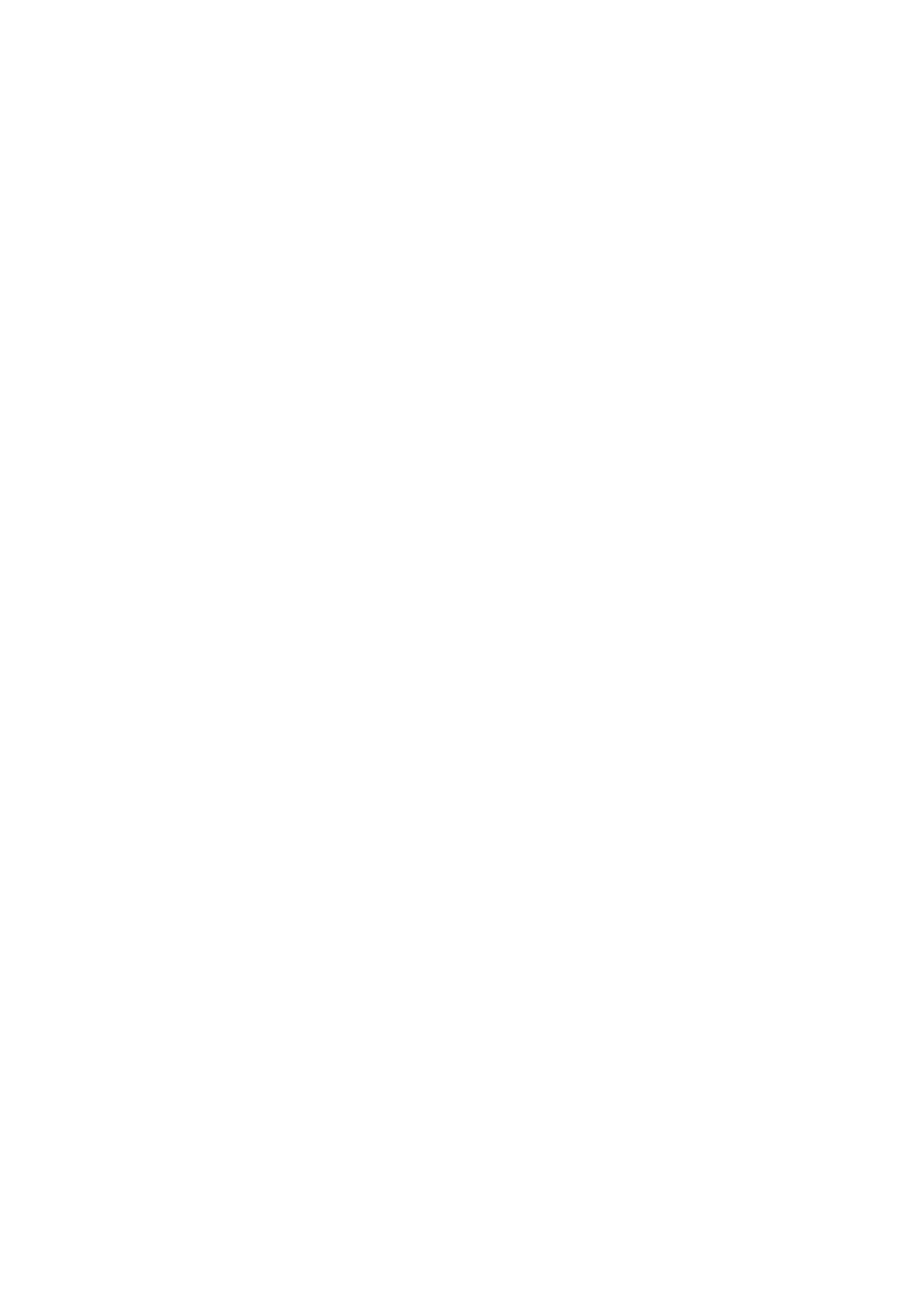## Key messages

- loneliness is a public health priority, in a similar way to smoking and obesity
- loneliness is a problem for people of all ages throughout the lifecourse; the largest group experiencing loneliness are older people, while young people aged 16-24 are most likely to report feeling lonely<sup>1</sup>
- tackling loneliness is a preventative measure that improves quality of life for individuals and reduces long-term costs for health and social care
- interventions are generally low-cost or cost-neutral and can provide a good return on investment
- reducing loneliness requires all local partners to work together. Councils, the NHS and the voluntary and community sector (VCS) are central, but other partners, such as transport and housing, have an important contribution to make
- local partners need a strategic approach which identifies patterns of loneliness, levels of need and community assets – set out in the local Joint Strategic Needs Assessment (JSNA) and Joint Health and Wellbeing Strategy
- a range of tools are available to help local areas identify levels of need and solutions; these include a Framework for interventions developed by the Campaign to End Loneliness, and Age UK's Loneliness heat map<sup>2</sup>
- loneliness is best tackled by a systemwide approach involving all partners, particularly the VCS, under the strategic leadership of a Health and Wellbeing Board (HWB)
- strategic planning and delivery to tackle loneliness should take place at a local level, as well as through accountable care systems (ACSs) and sustainability and transformation partnerships (STPs)
- the public's understanding about the problems of loneliness is limited, so public health messages can help people realise the importance of building and maintaining social relationships
- individuals and communities have a role in ensuring that people who are lonely and isolated are identified and included.

<sup>1</sup> ONS, 2018, Loneliness – What characteristics and circumstances are associated with feeling lonely? [www.ons.gov.uk/peoplepopulationandcommunity/wellbeing/articles/](https://www.ons.gov.uk/peoplepopulationandcommunity/wellbeing/articles/lonelinesswhatcharacteristicsandcircumstancesareassociatedwithfeelinglonely/2018-04-10) [lonelinesswhatcharacteristicsandcircumstancesareassociatedwithfeelinglonely/2018-04-10](https://www.ons.gov.uk/peoplepopulationandcommunity/wellbeing/articles/lonelinesswhatcharacteristicsandcircumstancesareassociatedwithfeelinglonely/2018-04-10)

<sup>2</sup> Age UK, Loneliness heat map [www.ageuk.org.uk/our-impact/policy-research/loneliness-research-and-resources/loneliness-maps/](https://www.ageuk.org.uk/our-impact/policy-research/loneliness-research-and-resources/loneliness-maps/)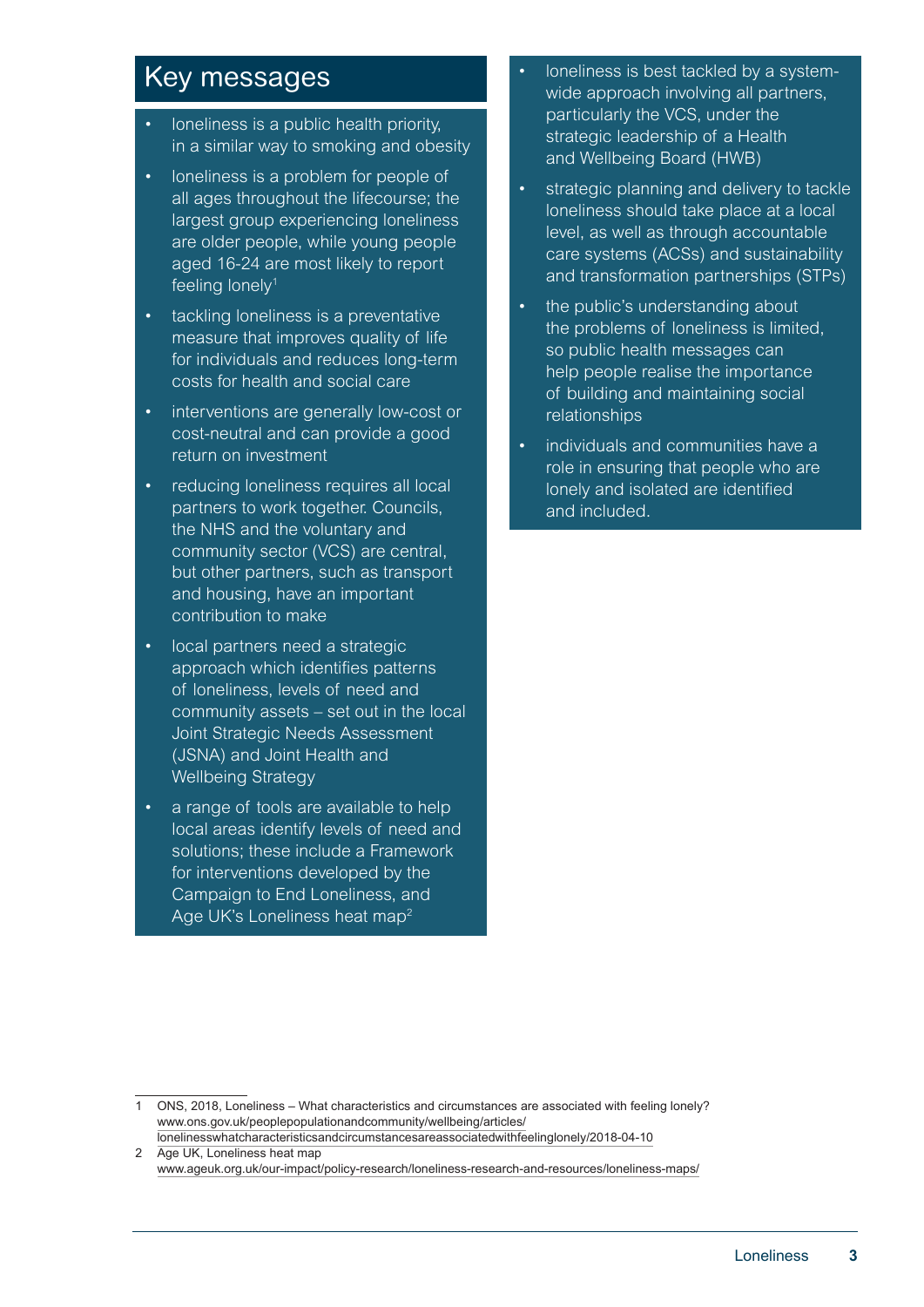# Why you need to know

The Local Government Association (LGA), the Campaign to End Loneliness and Age UK have produced 'Combating loneliness' – a comprehensive guide for councils on tackling loneliness. This 'must know' summarises and updates information in the guide. References are from the guide unless otherwise indicated: [www.local.gov.uk/combating-loneliness](http://www.local.gov.uk/combating-loneliness).

There is a growing body of research showing that loneliness is a serious condition which can have a harmful effect on individuals' physical and mental health, as well as bringing costs to public finance, particularly health and social care, and to the economy.

Loneliness is associated with higher rates of depression, high blood pressure and dementia. It is said to lead to higher rates of premature mortality comparable to those associated with smoking and alcohol consumption – around 30 per cent higher than for the general population.

Lonely individuals are more likely to visit their GP and hospital emergency departments; three-quarter of GPs say that up to five of their patients each day attend mainly because they are lonely. People who are lonely also have a higher incidence of falls, and are at increased risk of needing long-term care, including residential and nursing home care. This results in significant and potentially avoidable costs to public services.

Interventions to tackle loneliness can be both successful in terms of outcomes for individuals and cost effectiveness. For example, Gloucestershire Village and Community Agents scheme, which identified and supported lonely, isolated older people, gained in a return on investment of £3.10 for every £1 spent. Living Well Cornwall, which included interventions to tackle loneliness, has shown a 41 per cent reduction in the cost of hospital admissions, and an eight per cent reduction in social care costs. Link Age Bristol supported lonely older people to lead fuller, more active lives with a return of at least £1: £1.20.

While some direct investment will be needed for a comprehensive approach, much can be achieved by shaping existing resources and interventions to include loneliness in their remit.

# A growing national priority

Loneliness is increasingly recognised as a national priority. Much of the initial pressure to combat loneliness stemmed from national VCS organisations, particularly Age UK and the Campaign to End Loneliness, which provides useful online guidance for councils and commissioners: [https://](https://campaigntoendloneliness.org/guidance/) [campaigntoendloneliness.org/guidance/.](https://campaigntoendloneliness.org/guidance/) National organisations with a role in health and social care, particularly the LGA and PHE, have also produced information and guidance (see resources section).

The profile of loneliness at national level was recently raised through the work of the Jo Cox Commission which reported in December 2017.<sup>3</sup> The government accepted the report's recommendations and has appointed a ministerial lead for loneliness – the Minister

for Sport and Civil Society – who will lead a cross-government group to drive action. Work has also begun on the following initiatives.

- developing a cross-government strategy on loneliness in England to be published in 2018. The strategy will bring together government, local government, public services, the VCS and businesses to identify opportunities to tackle loneliness in all ages and build more resilient communities
- developing the evidence-base for interventions, led by the government's What Works centres
- establish appropriate indicators of loneliness with the Office for National Statistics to aid future research
- a dedicated fund to stimulate innovative solutions, provide seed funding and scale-up existing support.

<sup>3</sup> [www.ageuk.org.uk/globalassets/age-uk/documents/reports-and-publications/reports-and-briefings/active-communities/rb\\_](http://www.ageuk.org.uk/globalassets/age-uk/documents/reports-and-publications/reports-and-briefings/active-communities/rb_dec17_jocox_commission_finalreport.pdf) [dec17\\_jocox\\_commission\\_finalreport.pdf](http://www.ageuk.org.uk/globalassets/age-uk/documents/reports-and-publications/reports-and-briefings/active-communities/rb_dec17_jocox_commission_finalreport.pdf)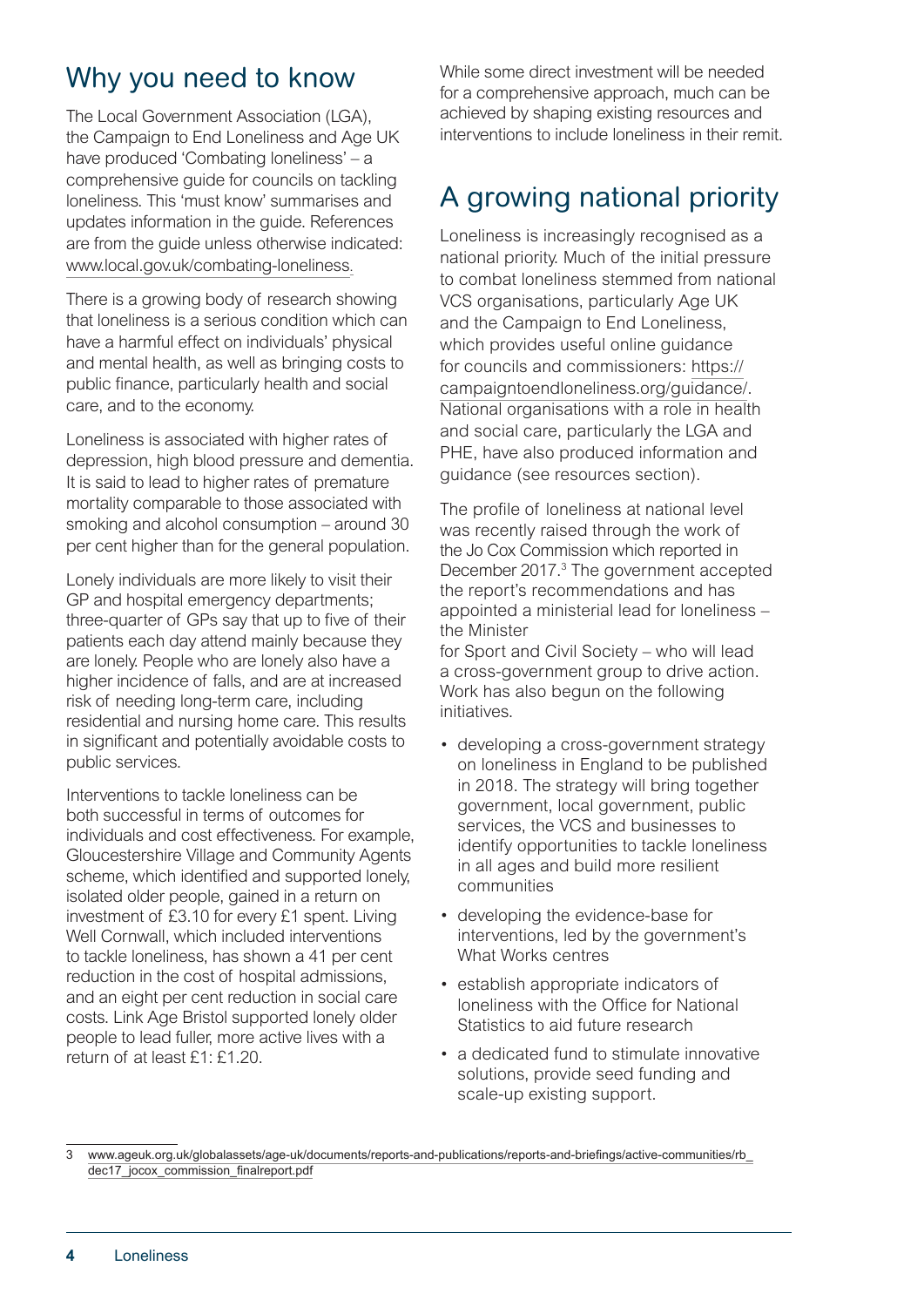The Commission's report also makes recommendations for local action, and indicates that local leaders in councils, the wider public sector and business have a critical role in tackling loneliness. It advises that council leaders need to understand the levels of loneliness in their areas and set out plans for action.

Another important point from the Commission is that as individuals we need to take responsibility for building and maintaining our relationships. Alongside this we should also think about taking care of other people – families, neighbours and wider communities.

## A strategic, partnership approach

#### **Understanding importance and identifying need**

It is important that local areas define the nature of loneliness in their area, and who is at risk, through their JSNA, using local intelligence and national information such as that provided by the ONS and Age UK's Loneliness heat map (see resources section).

One of the highest risk factors for experiencing loneliness is age. Recent figures estimate that around one million people aged 65 or over often or always feel lonely, a figure set to rise with the ageing population. Around half of people aged 75 or over live alone; 17 per cent are in contact with family, friends and neighbours less than once a week, and for 11 per cent it is less than once a month. Associated risk factors in old age are low income, poor physical or mental health, and living alone in isolated rural areas or in deprived urban communities.

Loneliness is also prevalent in other age groups. Risk factors for adults of working age are similar to those for older people – unemployment, being female, never being married, widowhood, poor support network, poor physical or mental health, disability, and cognitive impairment. Risk factors often overlap and reflect many of the social determinants that lead to health inequalities. There also appears to be a significant issue of loneliness in children and young people. For example, a poll by Action for Children for the Jo Cox Commission found that 39 per cent of 500 children had felt lonely in the last week, with reasons such as avoiding social situations because of bullying. Based on data from the Community Life Survey 2016-17, the Office for National Statistics' (ONS) found that those aged 16-24 were significantly more likely to report feeling lonely 'often/always' than any other adult group. More research is needed to understand loneliness in children and young people and the multiple factors that are associated with this.

A distinction is often made between loneliness and social isolation. Loneliness is a psychological state which may be related to lack of social contacts or close emotional attachments, but may also be experienced by people who have a range of relationships. Social isolation is an objective state in which an individual has poor social connections, sometimes linked to issues such as disability or lack of transport. Loneliness and social isolation often go together; for example, people living in rural areas may experience loneliness compounded by social isolation. The LGA's report 'Health and wellbeing in rural areas' explores this issue and identifies effective interventions: [www.local.gov.uk/](http://www.local.gov.uk/health-and-wellbeing-rural-areas) [health-and-wellbeing-rural-areas](http://www.local.gov.uk/health-and-wellbeing-rural-areas).

Loneliness related to where people live is not confined to rural areas. The ONS identified that people who feel they belong less strongly to their neighbourhood report feeling lonely more often, as do those who have little trust of others in their local area.

The ONS identifies three profiles of people at particular risk from loneliness:

- widowed home owners living alone with long-term health conditions
- unmarried, middle-agers with long-term health conditions
- young renters with little trust and sense of belonging to their area.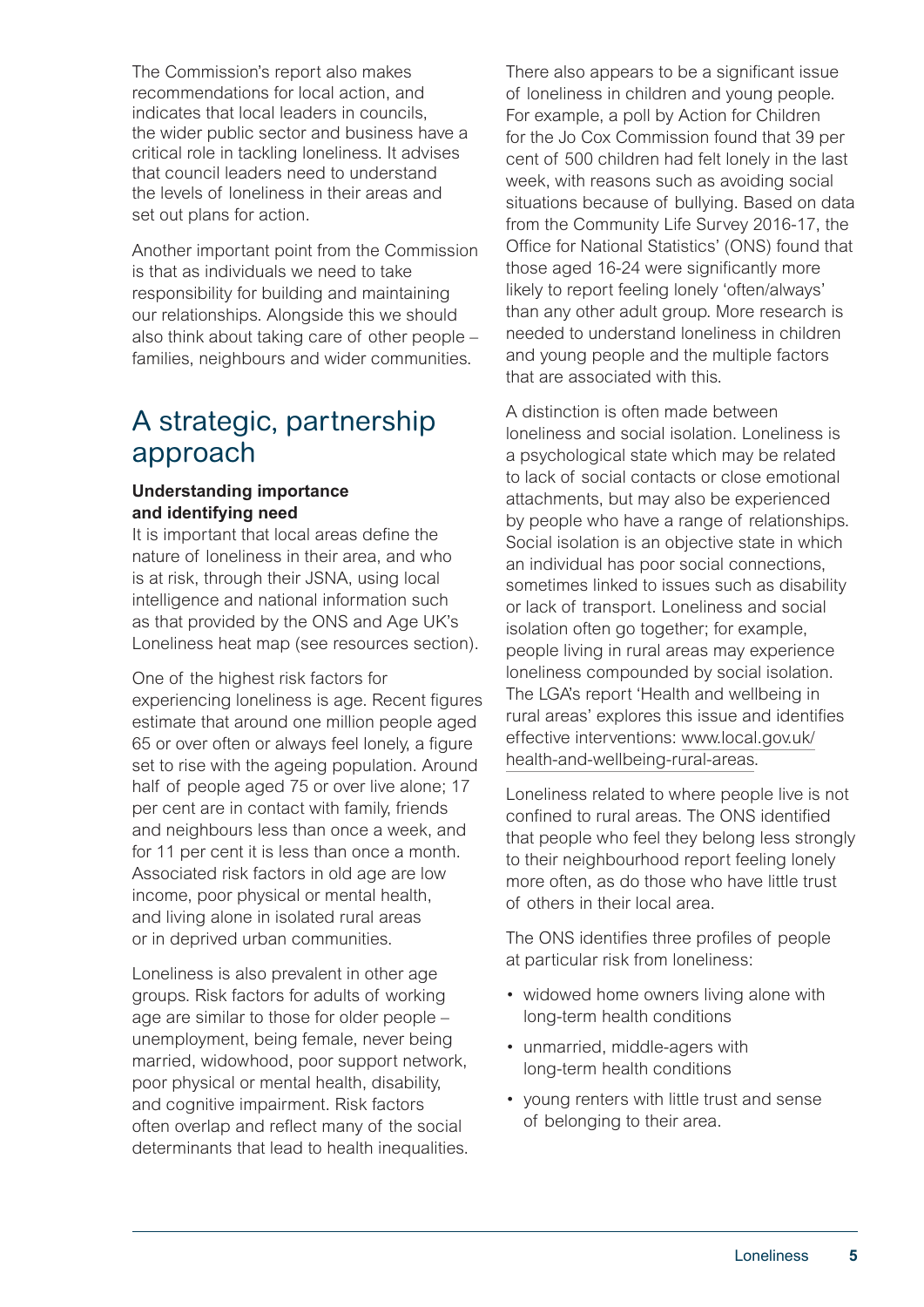# Strategy and partnership

Many areas have made loneliness an explicit public health priority – a health and wellbeing issue which is 'everyone's business'. As such it is covered in the local Joint Health and Wellbeing Strategy, as well as specific strategies and measurable delivery plans for groups, such as older people and mental health.

There is a strong case for considering loneliness as a key preventative measure in shifting from acute and long-term care to self-help and support in communities, so that tackling loneliness is also addressed within the preventative strands of ACSs and STPs.

Self-help, peer support and co-production are themes that run throughout all measures to combat loneliness. People at risk of loneliness can be well placed to help others and themselves by helping to design and provide support, through mechanisms such as volunteering.

The following section considers a framework of interventions for tackling loneliness, which could be used to shape delivery plans. It is important to note that the majority of the interventions are low-cost, either because they involve better targeting existing resources or working with organisations and communities to refocus existing capacity.

However, at this time of severe financial pressure on councils, the NHS and other partners, preventative services can be first in line for cuts. Finding suitable ways of measuring the impact of such approaches, such as personal stories and evaluations, will help highlight their importance. The LGA's 'Combating loneliness' contains information on measuring the impact of services. The LGA's 'must know' on prevention includes information on identifying return on investment (see resources for links).

Similarly, the social value of assets such as libraries and green spaces, when they are used as multi-functional hubs for health and wellbeing activity, is increasingly recognised, and needs to be taken into account when considering savings.

# What can be done

The Campaign to End Loneliness and Age UK have developed a framework setting out categories for interventions to provide a comprehensive system to tackle loneliness. This section adapts the framework with an additional section on preventing loneliness and an emphasis on public health approaches across the lifecourse.

## Framework to tackle loneliness



#### Source: Campaign to End Loneliness: guidance for councils and commissioners <https://campaigntoendloneliness.org/guidance/>

Case study examples of what local areas have done to combat loneliness are included in reports in the resource section, particularly the LGA's 'Combating loneliness', the Jo Cox Commission's 'Combatting loneliness', the Campaign to End Loneliness/Age UK's 'Promising approaches' and PHE's Reducing social isolation'.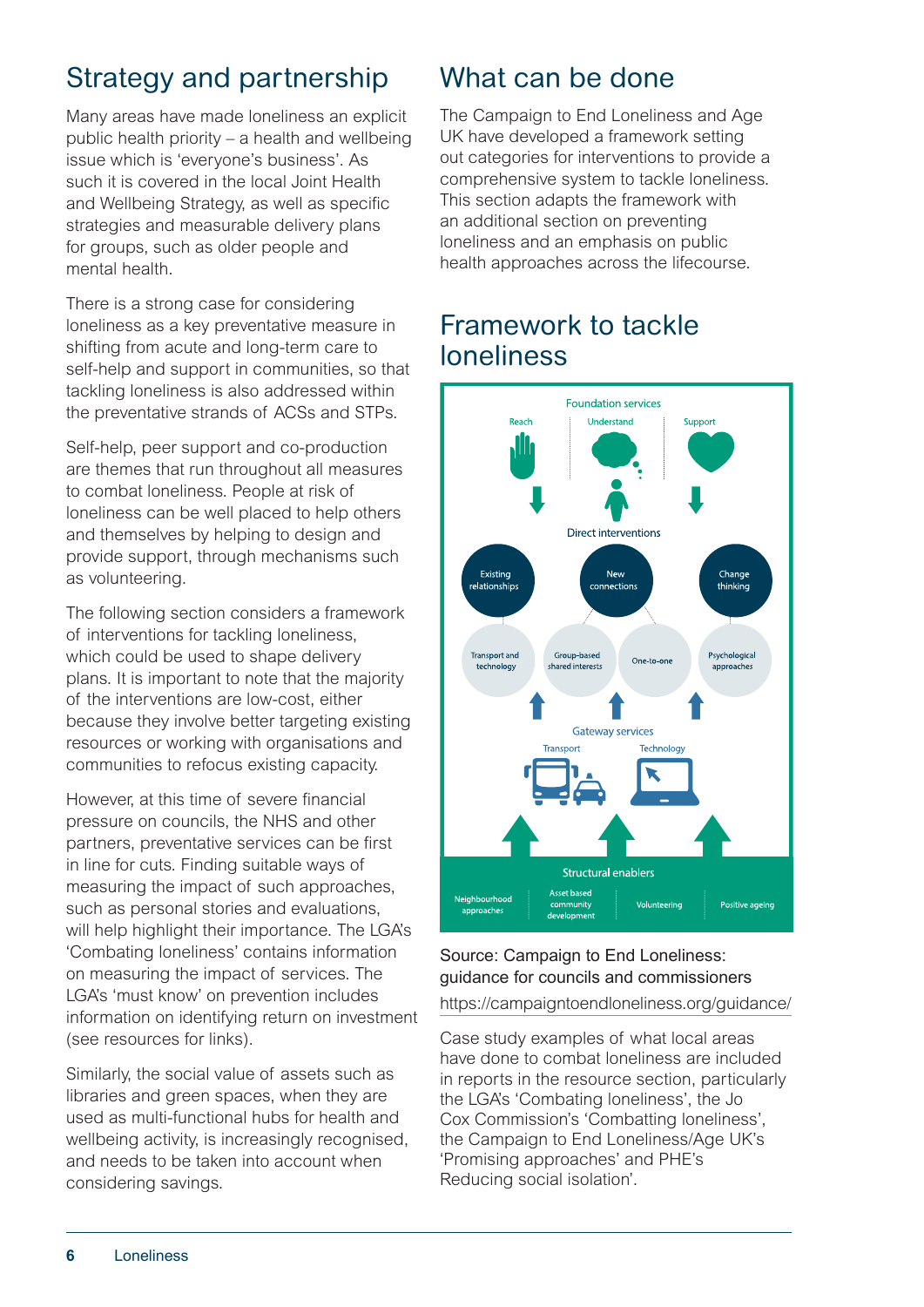# Preventing loneliness

As a relatively new public health topic, awareness raising about the impact of loneliness and how it can be tackled should take place across all partners and sectors and with the public. The public generally understands the need to make healthy choices on issues such as smoking, exercise and diet, but is far less aware of the importance of social connections for health. Probably few of us "check our relationship balances at least as often as we check our bank balances" as suggested by the Jo Cox Commission, but this may be a helpful thing to do.

The publication of a national strategy in 2018 will no doubt help with awareness raising, while, at a local level, public health, working with partners such as children's services and mental health, has an opportunity to advise the public on the action they can take to prevent loneliness from taking hold.

# Foundation services

The following services and approaches provide the first steps in finding individuals who are experiencing loneliness and enabling them to gain support that meets their specific needs.

- first contact schemes training staff in a wide range of settings in the public sector and the VCS to pick up on loneliness, make a short intervention and refer to other help if needed. First contact schemes can operate through libraries, home care, community or village agents, pharmacies and many other services.
- targeting people at risk of loneliness for example, door-knocking schemes (with a trusted community representative) in areas where people are isolated.
- formal social care assessments assessors should have a good understanding of what community support is available to tackle loneliness.
- social prescribing in primary care primary care staff trained to be alert to loneliness

and identify community options or support such as counselling.

- home from hospital or admissions avoidance schemes – health staff identify people experiencing/at risk of isolation and loneliness.
- information about activity to tackle loneliness available through settings such as supermarkets, one-stop-shops, pharmacies and GP surgeries.

Foundation services make a good start to tackling loneliness, but must be supported by appropriate support networks and the services that are described below – social prescribing schemes break down if there is nothing to prescribe!

## Direct interventions

Direct interventions are focused on helping people maintain existing relationships and develop new ones.

By their nature, group activities have an inbuilt potential to improve social connections, whether or not this is their primary purpose. As well as social activity organised within communities, groups focused on health and wellbeing outcomes can be shaped to include an explicit aim of tackling loneliness – for example men's groups, lunch clubs, walking groups, book groups for people with mental health problems, choirs, and cooking groups for young parents. Focusing on the potential of such groups can increase their positive outcomes – for example an organised walking group could become self-managed, giving people ongoing opportunities to maintain friendships.

One-to-one approaches such as befriending schemes have operated for many years for people who prefer individual support, often in their homes. Befriending schemes can be expanded by engaging those involved to themselves become befrienders, should they wish.

People for whom loneliness is part of a broader mental health issue should have access to psychological support, such as counselling or cognitive-behavioural therapy.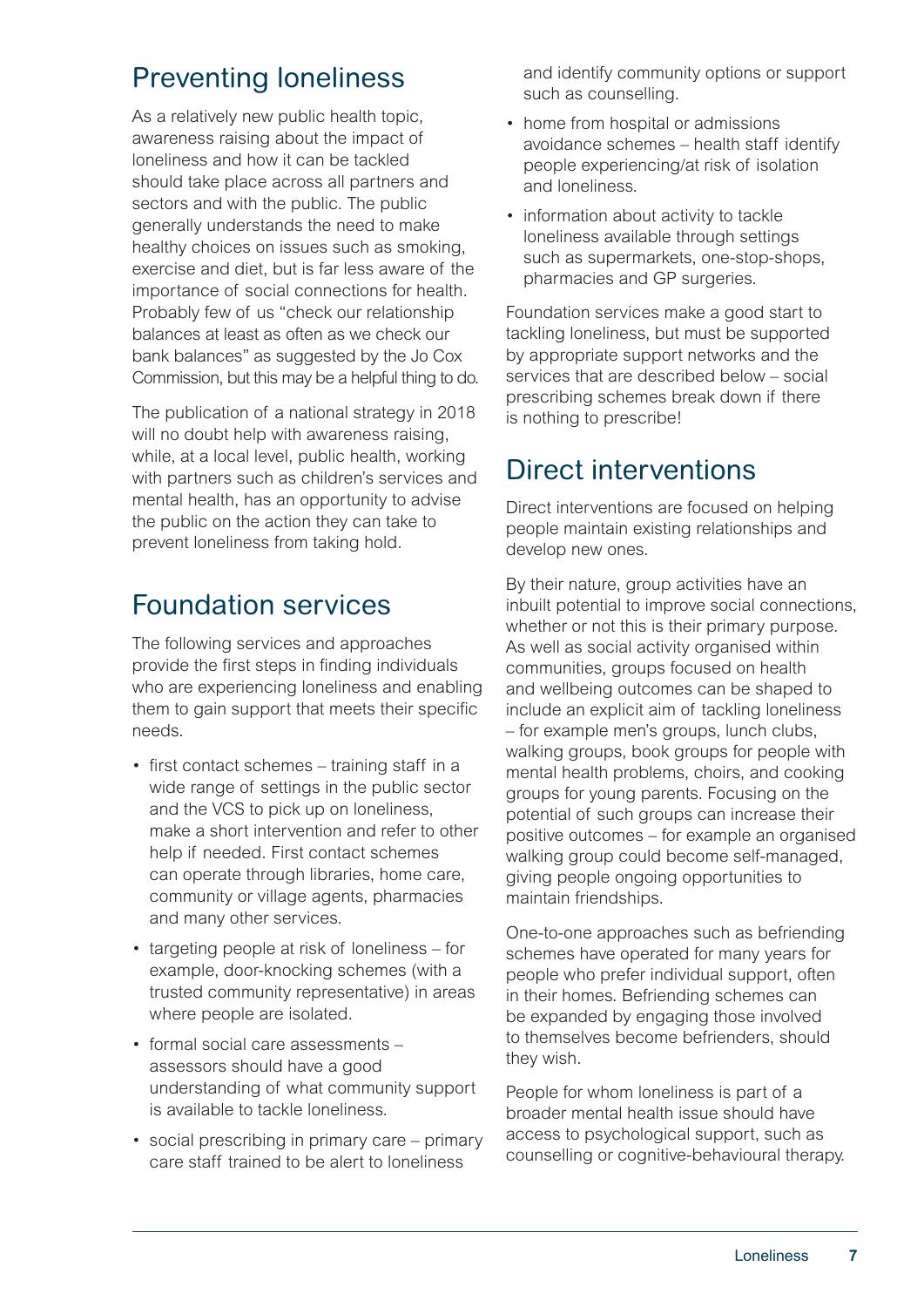# Structural enablers

Structural enablers are people or organisations that encourage communities or individuals to engage with, and support, each other. Supporting structural enablers fits well within the work of councils, the VCS and partners to encourage community assets, capacity and resilience. By making loneliness an explicit priority, community developments can be better targeted. For example, community navigators could have a remit to help develop social networks and support. This will apply to whatever model of community development the council is taking (see resources section for further information on community development).

Specific community approaches that support tackling loneliness include:

- establishing age-friendly, dementia-friendly and mental health-friendly communities
- developing volunteering, including people who might not ordinarily volunteer
- mobilising peer support, and intergenerational support in neighbourhoods.

# Gateway services

Gateway services are broad services like transport, technology, spatial planning and housing, which make it easier for communities to come together. Examples include:

- identifying options for affordable and accessible transport
- age-friendly driving and parking
- considering social networks as a public health issue when considering major planning developments.

Technology is increasingly being used to help people build and maintain social connections. A recent review found that technology based initiatives, such as IT training to use social media or telephone befriending, were among the most effective of all studied interventions in tackling loneliness<sup>4</sup>.

# Questions to consider

- Does your JSNA identify the levels of loneliness in your area, overall, in specific communities, groups, and in relation to issues such as rurality?
- Is tackling loneliness seen as a public health priority in your area?
- Is tackling loneliness a strategic objective in the overall Joint Health and Wellbeing Strategy and in specific strategies for older people and mental health?
- How are issues with loneliness in children and young people being considered?
- Are there delivery plans to reduce loneliness in specific groups according to local need? Are these comprehensive – incorporating all elements of the loneliness framework identified in this 'must know'? What is the progress so far?
- In light of the strong connection between loneliness and GP visits, what is being done to tackle loneliness identified in primary care and is this joined up with community support?
- How are older people, people with mental health problems and other groups involved in co-producing solutions?
- How is loneliness being addressed in local approaches to community development?
- How is the VCS involved in helping to reduce loneliness? Are social prescribing schemes appropriately funded?
- Is there a map of local assets which could have a role in tackling loneliness?
- Is tackling loneliness taken into account in any proposals to close services?
- How is encouraging social connectivity taken into account in place-based initiatives such as planning, housing and transport?

<sup>4</sup> Hagan, R, Manktelow, R, Taylor, B, Mallet J. (2014) Reducing loneliness amongst older people: a systematic search and narrative review, Aging and Mental Health, 18:6, pp 683–693.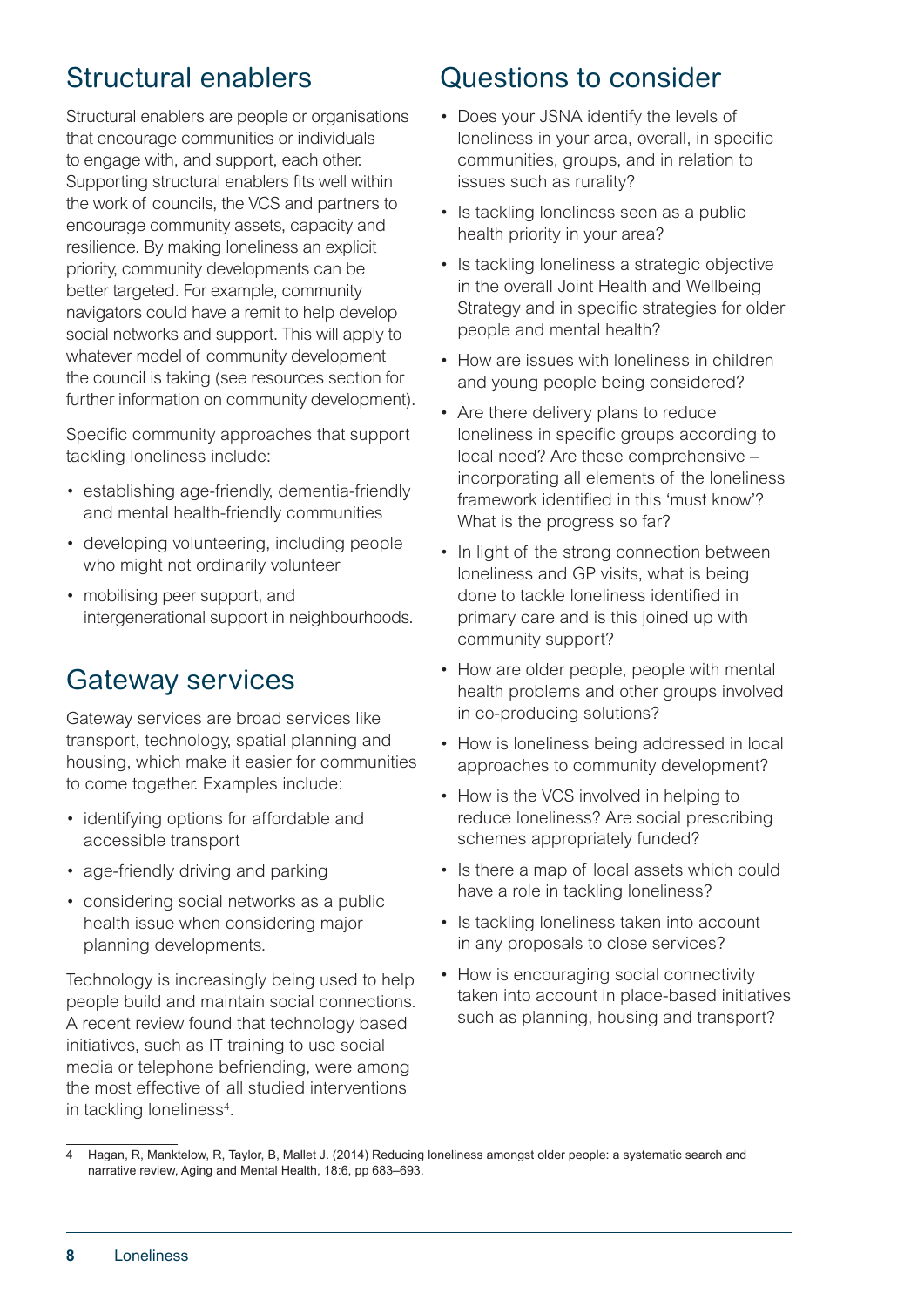## Resources for further information

#### **Resources on loneliness**

Age UK, Loneliness heat map. [www.ageuk.org.uk/our-impact/policy](http://www.ageuk.org.uk/our-impact/policy-research/loneliness-research-and-resources/loneliness-maps/)[research/loneliness-research-and-resources/](http://www.ageuk.org.uk/our-impact/policy-research/loneliness-research-and-resources/loneliness-maps/) [loneliness-maps/](http://www.ageuk.org.uk/our-impact/policy-research/loneliness-research-and-resources/loneliness-maps/)

Campaign to End Loneliness, guidance for councils and commissioners. [https://campaigntoendloneliness.org/](https://campaigntoendloneliness.org/guidance/) [guidance/](https://campaigntoendloneliness.org/guidance/)

Campaign to End Loneliness and Age UK, 2015, Promising approaches to reducing loneliness and isolation in later life. [www.ageuk.org.uk/documents/en-GB/For](https://www.ageuk.org.uk/documents/en-GB/For-professionals/Policy/Promising_approaches-loneliness_and_isolation.pdf?dtrk=true)[professionals/Policy/Promising\\_approaches](https://www.ageuk.org.uk/documents/en-GB/For-professionals/Policy/Promising_approaches-loneliness_and_isolation.pdf?dtrk=true)[loneliness\\_and\\_isolation.pdf?dtrk=true](https://www.ageuk.org.uk/documents/en-GB/For-professionals/Policy/Promising_approaches-loneliness_and_isolation.pdf?dtrk=true)

Joseph Rowntree Foundation (JRF) Loneliness resource pack. [www.jrf.org.uk/report/loneliness-resource-pack](http://www.jrf.org.uk/report/loneliness-resource-pack)

Jo Cox Commission, 2017, Combatting loneliness one conversation at a time – a call to action.

www.jocoxloneliness.org/

LGA, Campaign to End Loneliness, Age UK, 2016, Combating loneliness – a guide for councils. [www.local.gov.uk/combating-loneliness](http://www.local.gov.uk/combating-loneliness)

LGA, 2017, Health and wellbeing in rural areas. [www.local.gov.uk/health-and-wellbeing-rural-](http://www.local.gov.uk/health-and-wellbeing-rural-areas)

[areas](http://www.local.gov.uk/health-and-wellbeing-rural-areas)

ONS, 2018, Loneliness – What characteristics and circumstances are associated with feeling lonely?

[www.ons.gov.uk/](https://www.ons.gov.uk/peoplepopulationandcommunity/wellbeing/articles/lonelinesswhatcharacteristicsandcircumstancesareassociatedwithfeelinglonely/2018-04-10)

[peoplepopulationandcommunity/wellbeing/](https://www.ons.gov.uk/peoplepopulationandcommunity/wellbeing/articles/lonelinesswhatcharacteristicsandcircumstancesareassociatedwithfeelinglonely/2018-04-10) [articles/lonelinesswhatcharacteristicsand](https://www.ons.gov.uk/peoplepopulationandcommunity/wellbeing/articles/lonelinesswhatcharacteristicsandcircumstancesareassociatedwithfeelinglonely/2018-04-10) [circumstancesareassociatedwithfeelinglonely/](https://www.ons.gov.uk/peoplepopulationandcommunity/wellbeing/articles/lonelinesswhatcharacteristicsandcircumstancesareassociatedwithfeelinglonely/2018-04-10) [2018-04-10](https://www.ons.gov.uk/peoplepopulationandcommunity/wellbeing/articles/lonelinesswhatcharacteristicsandcircumstancesareassociatedwithfeelinglonely/2018-04-10)

PHE and UCL Institute of Health Equity, 2015, Reducing social isolation across the lifecourse.

[www.gov.uk/government/publications/local](http://www.gov.uk/government/publications/local-action-on-health-inequalities-reducing-social-isolation)[action-on-health-inequalities-reducing-social](http://www.gov.uk/government/publications/local-action-on-health-inequalities-reducing-social-isolation)[isolation](http://www.gov.uk/government/publications/local-action-on-health-inequalities-reducing-social-isolation)

## Resources on community development

LGA, 2017, Public health working with the voluntary, community and social enterprise sector.

[www.local.gov.uk/public-health-working](https://www.local.gov.uk/public-health-working-voluntary-community-and-social-enterprise-sector-new-opportunities-and)[voluntary-community-and-social-enterprise](https://www.local.gov.uk/public-health-working-voluntary-community-and-social-enterprise-sector-new-opportunities-and)[sector-new-opportunities-and](https://www.local.gov.uk/public-health-working-voluntary-community-and-social-enterprise-sector-new-opportunities-and)

LGA, 2016, A glass half-full: how an asset approach can improve community health and wellbeing.

[www.local.gov.uk/asset-approach-community](http://www.local.gov.uk/asset-approach-community-wellbeing-glass-half-full)[wellbeing-glass-half-full](http://www.local.gov.uk/asset-approach-community-wellbeing-glass-half-full)

PHE and NHS England: a guide to community-centred approaches for health and wellbeing. [www.gov.uk/government/uploads/system/](https://www.gov.uk/government/uploads/system/uploads/attachment_data/file/417515/A_guide_to_community-centred_approaches_for_health_and_wellbeing__full_report_.pdf) [uploads/attachment\\_data/file/417515/A\\_](https://www.gov.uk/government/uploads/system/uploads/attachment_data/file/417515/A_guide_to_community-centred_approaches_for_health_and_wellbeing__full_report_.pdf) guide to community-centred approaches for health and wellbeing full report .pdf

# Related 'must knows'

How do you know you are making progress in the personalisation of adult social care?

How do you know your council is performing well in adult social care?

How do you know if STPs are making a positive impact?

How do you know you are making the best use of scarce resources?

How do you know that your council is doing all it can to deliver on prevention?

How do you know your council is doing all it can to improve mental health?

[www.local.gov.uk/topics/social-care-health](http://www.local.gov.uk/topics/social-care-health-and-integration/adult-social-care/must-knows-lead-members-adult-social-care)[and-integration/adult-social-care/must-knows](http://www.local.gov.uk/topics/social-care-health-and-integration/adult-social-care/must-knows-lead-members-adult-social-care)[lead-members-adult-social-care](http://www.local.gov.uk/topics/social-care-health-and-integration/adult-social-care/must-knows-lead-members-adult-social-care)